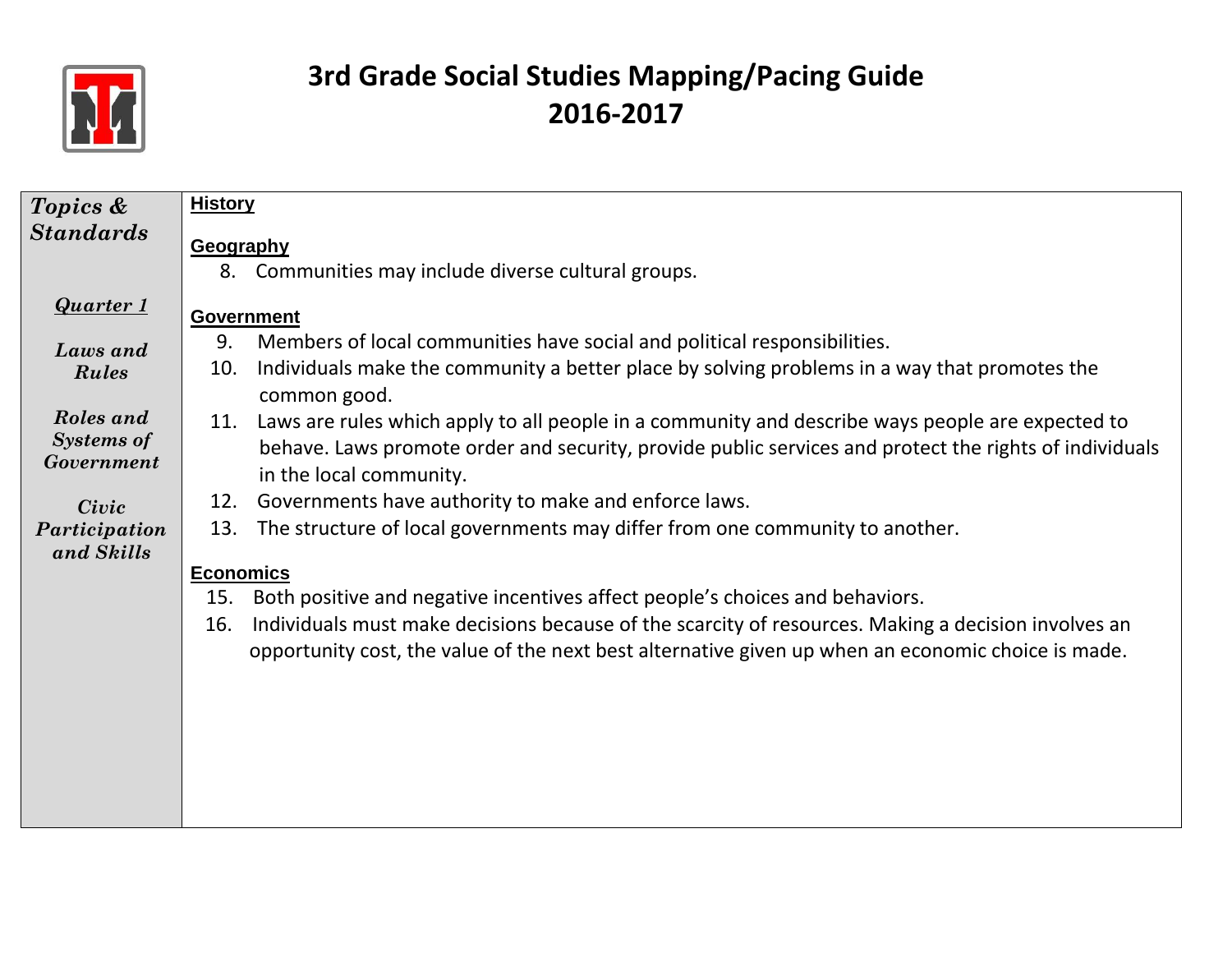| <b>Time Frame</b> | <b>Curriculum Units</b>                              | <b>Opportunities for</b>                                                                       | <b>Resources</b>                 | Technology and                                                    |
|-------------------|------------------------------------------------------|------------------------------------------------------------------------------------------------|----------------------------------|-------------------------------------------------------------------|
|                   | & Assessment                                         | Integration                                                                                    | (Curriculum or                   | <b>Differentiated</b>                                             |
|                   | (Evidence)                                           |                                                                                                | Textbook)                        | Learning                                                          |
|                   | <b>UBD Framework</b>                                 | <b>Language Arts/Writing</b>                                                                   | <b>McGraw Hill</b>               | www.connected.mcgraw-                                             |
| Government        | Unit:                                                |                                                                                                | The United States                | hill.com                                                          |
| <b>Rules</b> and  | <b>Formative/Summative</b>                           | RI.3.4 Determine the meaning of general                                                        | <b>Communities and Neighbors</b> |                                                                   |
| Laws              | <b>Assessments</b>                                   | academic and domain-specific words and<br>phrases in a text relevant to a grade 3 topic or     | Unit 4 (pgs. 148-159)            | www.definedstem.com<br>(GRASPS-Project based Learning)            |
|                   | 2-3 tasks that reach                                 | subject area.                                                                                  |                                  |                                                                   |
|                   | DOK 3-4 AND/OR                                       |                                                                                                |                                  | www.infohio.org                                                   |
| 2 Weeks           | 1-2 FATPS/RAFTS<br>$\bullet$<br>At least 1 GRASP per | <b>McGraw-Hill Text Literacy Resources</b>                                                     |                                  | (games, videos, timelines, research<br>sites, biographies, books) |
|                   | quarter                                              | Link to Literacy                                                                               | Defined Stem                     |                                                                   |
|                   | At least 1 Common                                    | <b>Reading Wonders Theme</b>                                                                   |                                  | www.kids.gov                                                      |
|                   | Short Cycle per                                      | <b>Reading Wonders Skills</b><br><b>Book Shelf</b>                                             |                                  | (videos, games and activities)                                    |
|                   | quarter<br>*Assessments located within               | <b>Readers Theatre</b>                                                                         |                                  | <b>Differentiated Instruction and</b>                             |
|                   | unit                                                 |                                                                                                |                                  | <b>ELL support listed in TM for</b>                               |
|                   | McGraw-Hill Assessment                               |                                                                                                |                                  | each lesson as well as in online<br>resources under "Show as You  |
|                   | Resources                                            |                                                                                                |                                  | Go."                                                              |
|                   | Self-Check Quiz                                      |                                                                                                |                                  |                                                                   |
|                   | <b>CCSS Reading</b>                                  |                                                                                                |                                  |                                                                   |
|                   | <b>Informational Text</b>                            |                                                                                                |                                  |                                                                   |
|                   | Words to Know<br>Unit Wrap Up                        |                                                                                                |                                  |                                                                   |
|                   | Big Idea Project                                     |                                                                                                |                                  |                                                                   |
| Government        | <b>UBD Framework</b>                                 | <b>Language Arts/Writing</b>                                                                   | <b>McGraw Hill</b>               | www.connected.mcgraw-                                             |
| Roles and         | Unit:                                                |                                                                                                | The United States                | hill.com                                                          |
| <b>Systems of</b> | <b>Formative/Summative</b>                           | RI.3.1 Ask and answer questions to                                                             | <b>Communities and Neighbors</b> |                                                                   |
| Government        | <b>Assessments</b>                                   | demonstrate understanding of a text, referring<br>explicitly to the text as the basis for the  | Unit 4 (pgs. 154-165)            | www.definedstem.com<br>(GRASPS-Project based Learning)            |
|                   | 3-4 tasks that reach                                 | answers.                                                                                       |                                  |                                                                   |
| 3 Weeks           | DOK 3-4 AND/OR<br>2-3 FATPS/RAFTS                    | RI.3.3 Describe the relationship between a<br>series of historical events, scientific ideas or | Defined Stem                     | www.infohio.org<br>(games, videos, timelines, research            |
|                   |                                                      | concepts, or steps in technical procedures in a                                                |                                  | sites, biographies, books)                                        |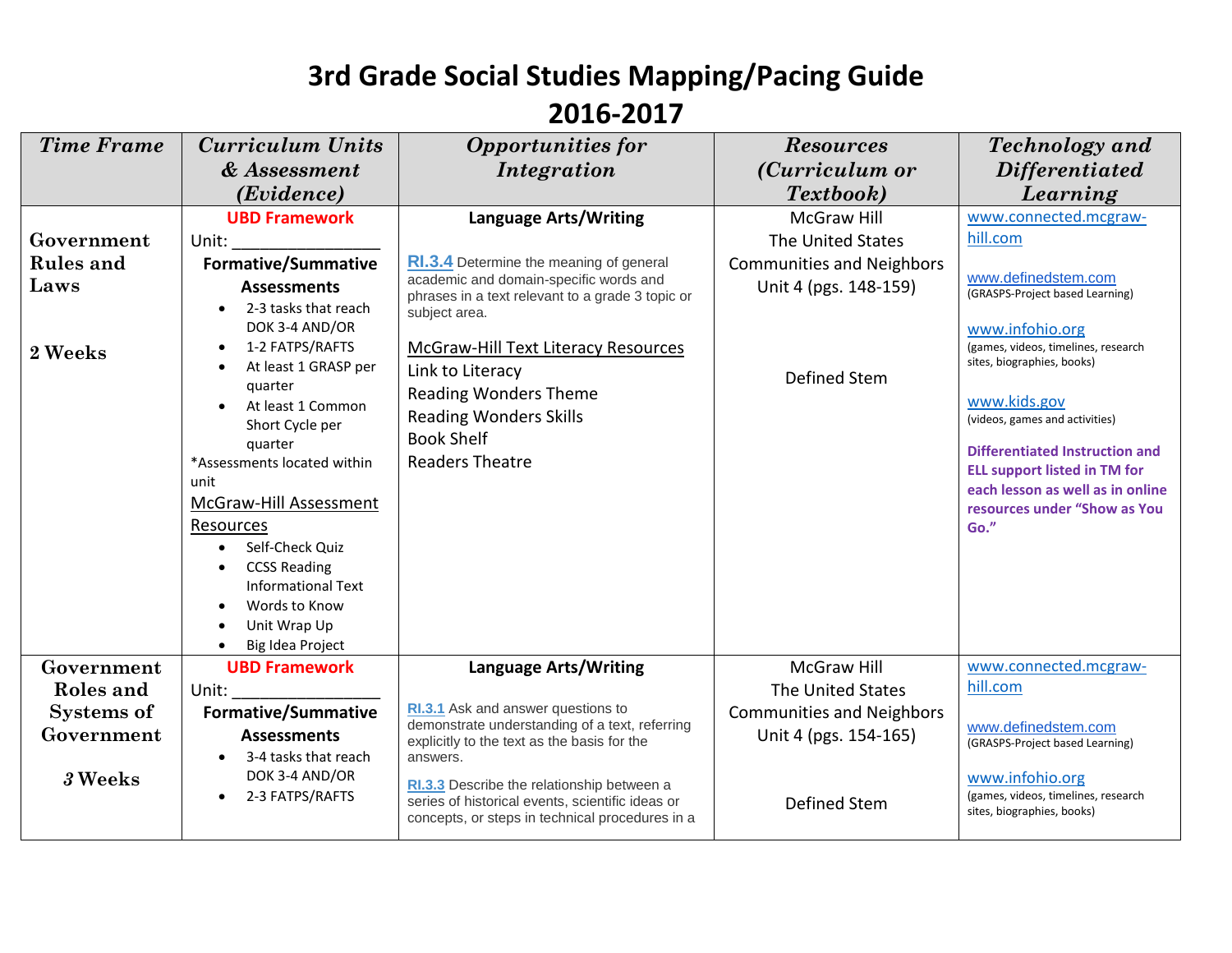|                        | At least 1 GRASP per<br>$\bullet$<br>quarter<br>At least 1 Common<br>Short Cycle per<br>quarter<br>*Assessments located within<br>unit<br>McGraw-Hill Assessment<br>Resources<br>Self-Check Quiz<br>$\bullet$<br><b>CCSS Reading</b><br><b>Informational Text</b><br>Words to Know<br>Unit Wrap Up<br>Big Idea Project | text, using language that pertains to time,<br>sequence, and cause/effect.<br><b>McGraw-Hill Text Literacy Resources</b><br>Link to Literacy<br><b>Reading Wonders Theme</b><br><b>Reading Wonders Skills</b><br><b>Book Shelf</b><br><b>Readers Theatre</b>                              |                                                           | www.kids.gov<br>(videos, games and activities)<br>http://teachinghistory.org/<br>(lesson plans, primary resources,<br>videos, activities)<br><b>Differentiated Instruction and</b><br><b>ELL support listed in TM for</b><br>each lesson as well as in online<br>resources under "Show as You<br>Go." |
|------------------------|------------------------------------------------------------------------------------------------------------------------------------------------------------------------------------------------------------------------------------------------------------------------------------------------------------------------|-------------------------------------------------------------------------------------------------------------------------------------------------------------------------------------------------------------------------------------------------------------------------------------------|-----------------------------------------------------------|-------------------------------------------------------------------------------------------------------------------------------------------------------------------------------------------------------------------------------------------------------------------------------------------------------|
| Government             | <b>UBD Framework</b>                                                                                                                                                                                                                                                                                                   | <b>Language Arts/Writing</b><br>RI.3.6 Distinguish their own point of view from                                                                                                                                                                                                           | McGraw Hill                                               | www.connected.mcgraw-<br>hill.com                                                                                                                                                                                                                                                                     |
| Civic<br>Participation | Unit:<br><b>Formative/Summative</b>                                                                                                                                                                                                                                                                                    | that of the author of a text.                                                                                                                                                                                                                                                             | The United States                                         |                                                                                                                                                                                                                                                                                                       |
| and Skills             | <b>Assessments</b>                                                                                                                                                                                                                                                                                                     | RI.3.7 Use information gained from illustrations                                                                                                                                                                                                                                          | <b>Communities and Neighbors</b><br>Unit 4 (pgs. 166-169) | www.definedstem.com                                                                                                                                                                                                                                                                                   |
|                        |                                                                                                                                                                                                                                                                                                                        | (e.g., maps, photographs) and the words in a                                                                                                                                                                                                                                              |                                                           | (GRASPS-Project based Learning)                                                                                                                                                                                                                                                                       |
| 3 weeks                | 3-4 tasks that reach<br>$\bullet$<br>DOK 3-4 AND/OR<br>2-3 FATPS/RAFTS<br>At least 1 GRASP per<br>quarter<br>At least 1 Common<br>Short Cycle per<br>quarter<br>*Assessments located within<br>unit<br>McGraw-Hill Assessment<br>Resources<br>Self-Check Quiz<br><b>CCSS Reading</b><br><b>Informational Text</b>      | text to demonstrate understanding of the text<br>(e.g., where, when, why, and how key events<br>occur).<br><b>McGraw-Hill Text Literacy Resources</b><br>Link to Literacy<br><b>Reading Wonders Theme</b><br><b>Reading Wonders Skills</b><br><b>Book Shelf</b><br><b>Readers Theatre</b> | <b>Defined Stem</b>                                       | www.infohio.org<br>(games, videos, timelines, research<br>sites, biographies, books)<br>www.kids.gov<br>(videos, games and activities)<br><b>Differentiated Instruction and</b><br><b>ELL support listed in TM for</b><br>each lesson as well as in online<br>resources under "Show as You<br>Go."    |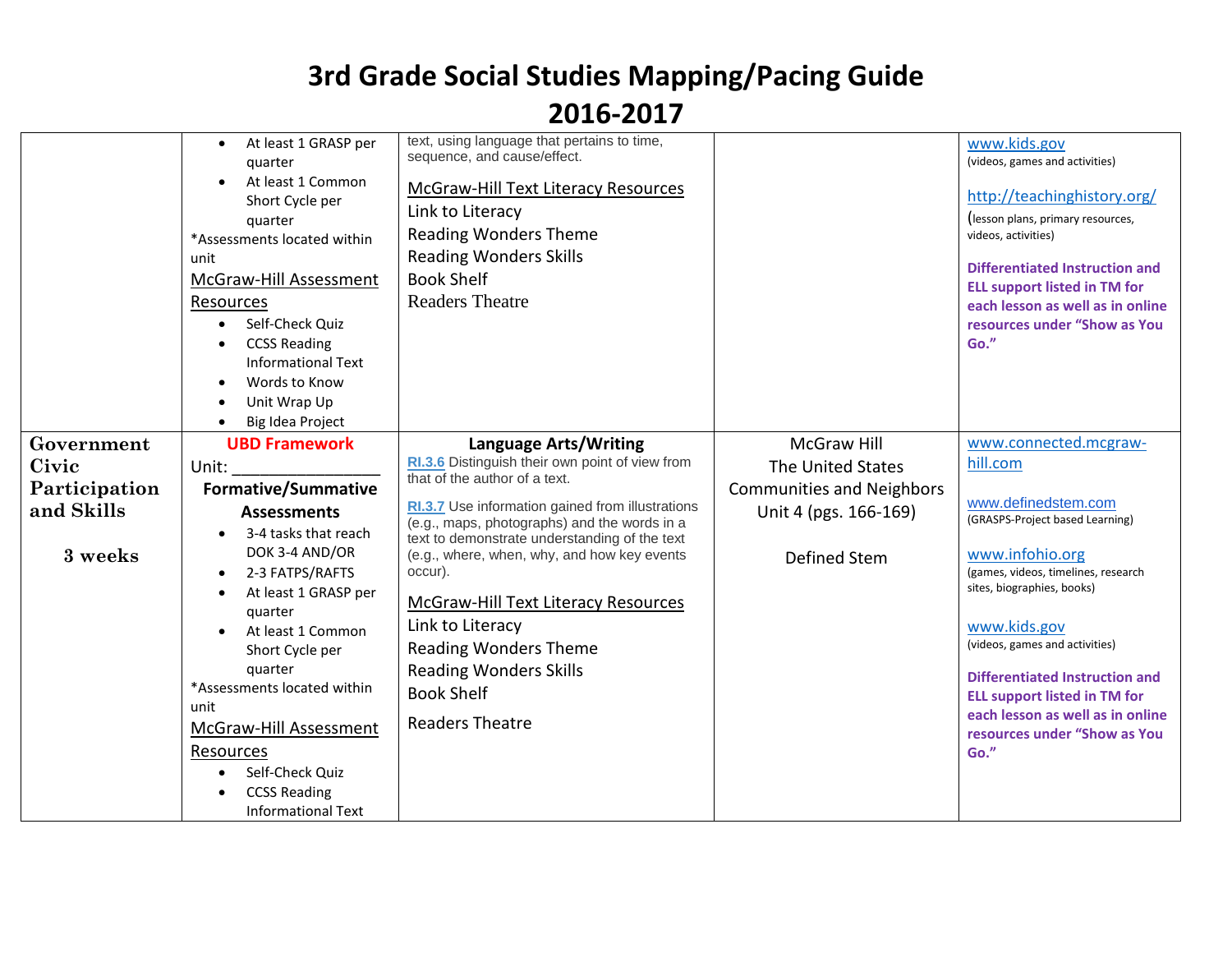| Words to Know<br>Unit Wrap Up<br>Big Idea Project<br>$\bullet$<br>$\bullet$ |  |  |  |
|-----------------------------------------------------------------------------|--|--|--|
|-----------------------------------------------------------------------------|--|--|--|

| Topics &                                         | <b>History</b>                                                                                                                                                                                                                                                                                                                                                      |
|--------------------------------------------------|---------------------------------------------------------------------------------------------------------------------------------------------------------------------------------------------------------------------------------------------------------------------------------------------------------------------------------------------------------------------|
| <b>Standards</b>                                 | 1. Events in local history can be shown on timelines organized by years, decades and centuries.                                                                                                                                                                                                                                                                     |
|                                                  | 2. Primary sources, such as artifacts, maps and photographs, can be used to show change over time.                                                                                                                                                                                                                                                                  |
| <b>Quarter 2</b><br><b>Maps</b><br>Daily Life in | Geography<br>4. Physical and political maps have distinctive characteristics and purposes. Places can be located on a map<br>by using the title, key, alphanumeric grid and cardinal directions.<br>5. Daily life is influenced by the agriculture, industry and natural resources in different communities.<br>8. Communities may include diverse cultural groups. |
| <b>Communities</b><br>and Regions                |                                                                                                                                                                                                                                                                                                                                                                     |
|                                                  | <b>Government</b>                                                                                                                                                                                                                                                                                                                                                   |
| Primary<br><b>Sources</b>                        | 10. Individuals make the community a better place by solving problems in a way that promotes the<br>common good.                                                                                                                                                                                                                                                    |
| <b>Timelines</b>                                 | 11. Laws are rules which apply to all people in a community and describe ways people are expected to<br>behave. Laws promote order and security, provide public services and protect the rights of individuals in                                                                                                                                                   |
|                                                  | the local community.                                                                                                                                                                                                                                                                                                                                                |
|                                                  | 13. The structure of local governments may differ from one community to another.                                                                                                                                                                                                                                                                                    |
|                                                  |                                                                                                                                                                                                                                                                                                                                                                     |
|                                                  | <b>Economics</b>                                                                                                                                                                                                                                                                                                                                                    |
|                                                  | Individuals must make decisions because of the scarcity of resources. Making a decision involves an<br>16.<br>opportunity cost, the value of the next best alternative given up when an economic choice is made.                                                                                                                                                    |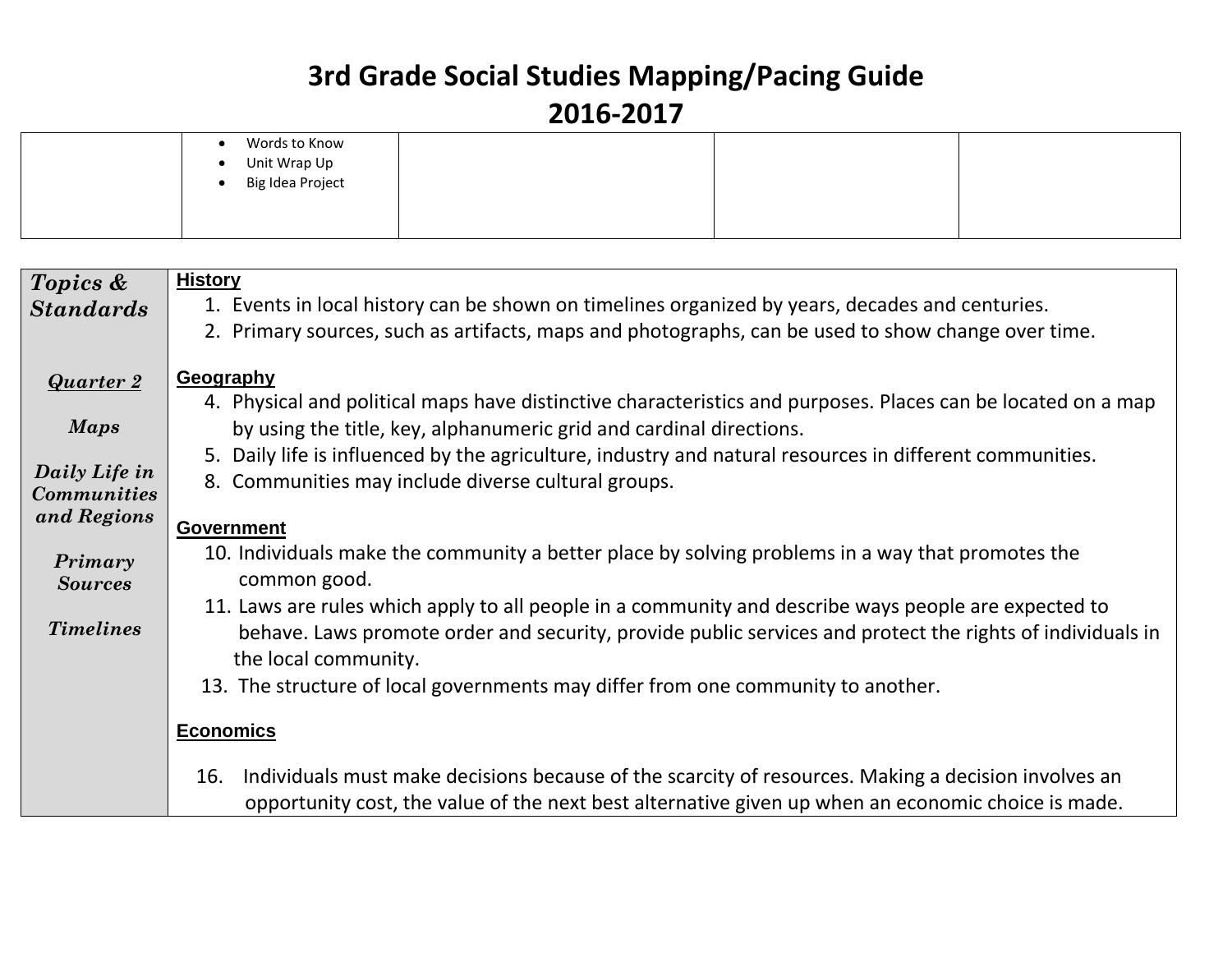| <b>Time Frame</b>                                         | <b>Curriculum Units</b>                                                                                                                                                                                                                                                                                                                                             | <b>Opportunities for</b>                                                                                                                                                                                                                                                                                                                                                                                               | <b>Resources</b>                                                                                                                | <b>Technology</b> and                                                                                                                                                                                                                                                                                                                                                               |
|-----------------------------------------------------------|---------------------------------------------------------------------------------------------------------------------------------------------------------------------------------------------------------------------------------------------------------------------------------------------------------------------------------------------------------------------|------------------------------------------------------------------------------------------------------------------------------------------------------------------------------------------------------------------------------------------------------------------------------------------------------------------------------------------------------------------------------------------------------------------------|---------------------------------------------------------------------------------------------------------------------------------|-------------------------------------------------------------------------------------------------------------------------------------------------------------------------------------------------------------------------------------------------------------------------------------------------------------------------------------------------------------------------------------|
|                                                           | & Assessment                                                                                                                                                                                                                                                                                                                                                        | Integration                                                                                                                                                                                                                                                                                                                                                                                                            | <i>(Curriculum</i> )                                                                                                            | <i>Differentiated</i>                                                                                                                                                                                                                                                                                                                                                               |
|                                                           | (Evidence)                                                                                                                                                                                                                                                                                                                                                          |                                                                                                                                                                                                                                                                                                                                                                                                                        | or Textbook)                                                                                                                    | Learning                                                                                                                                                                                                                                                                                                                                                                            |
| Physical and<br>Political<br><b>Maps</b><br>$2 - 3$ Weeks | <b>UBD Framework</b><br>Unit:<br><b>Formative/Summative</b><br><b>Assessments</b><br>2-3 tasks that reach<br>DOK 3-4 AND/OR<br>1-2 FATPS/RAFTS<br>At least 1 GRASP per<br>quarter<br>At least 1 Common<br>Short Cycle per<br>quarter<br>*Assessments located within<br>unit<br><b>McGraw-Hill Assessment</b><br>Resources<br>Self-Check Quiz<br><b>CCSS Reading</b> | <b>Language Arts/Writing</b><br>RI.3.7 Use information gained from illustrations<br>(e.g., maps, photographs) and the words in a<br>text to demonstrate understanding of the text<br>(e.g., where, when, why, and how key events<br>occur).<br>McGraw-Hill Text Literacy Resources<br>Link to Literacy<br><b>Reading Wonders Theme</b><br><b>Reading Wonders Skills</b><br><b>Book Shelf</b><br><b>Readers Theatre</b> | <b>McGraw Hill</b><br><b>Ohio-The United</b><br><b>States Communities</b><br>and Neighbors<br>(Unit 1 Lesson 1)<br>Defined Stem | www.connected.mcgraw-hill.com<br>www.definedstem.com<br>(GRASPS-Project based Learning)<br>www.infohio.org<br>(games, videos, timelines, research sites,<br>biographies, books)<br>www.kids.gov<br>(videos, games and activities)<br><b>Differentiated Instruction and ELL</b><br>support listed in TM for each lesson as<br>well as in online resources under<br>"Show as You Go." |
|                                                           | Informational Text<br>Words to Know<br>Unit Wrap Up                                                                                                                                                                                                                                                                                                                 |                                                                                                                                                                                                                                                                                                                                                                                                                        |                                                                                                                                 |                                                                                                                                                                                                                                                                                                                                                                                     |
|                                                           | Big Idea Project<br><b>UBD Framework</b>                                                                                                                                                                                                                                                                                                                            |                                                                                                                                                                                                                                                                                                                                                                                                                        | <b>McGraw Hill</b>                                                                                                              | www.connected.mcgraw-hill.com                                                                                                                                                                                                                                                                                                                                                       |
| Daily Life in                                             |                                                                                                                                                                                                                                                                                                                                                                     | <b>Language Arts/Writing</b><br>RI.3.7 Use information gained from illustrations                                                                                                                                                                                                                                                                                                                                       |                                                                                                                                 |                                                                                                                                                                                                                                                                                                                                                                                     |
| Communities                                               | Unit:                                                                                                                                                                                                                                                                                                                                                               | (e.g., maps, photographs) and the words in a<br>text to demonstrate understanding of the text                                                                                                                                                                                                                                                                                                                          |                                                                                                                                 | www.definedstem.com                                                                                                                                                                                                                                                                                                                                                                 |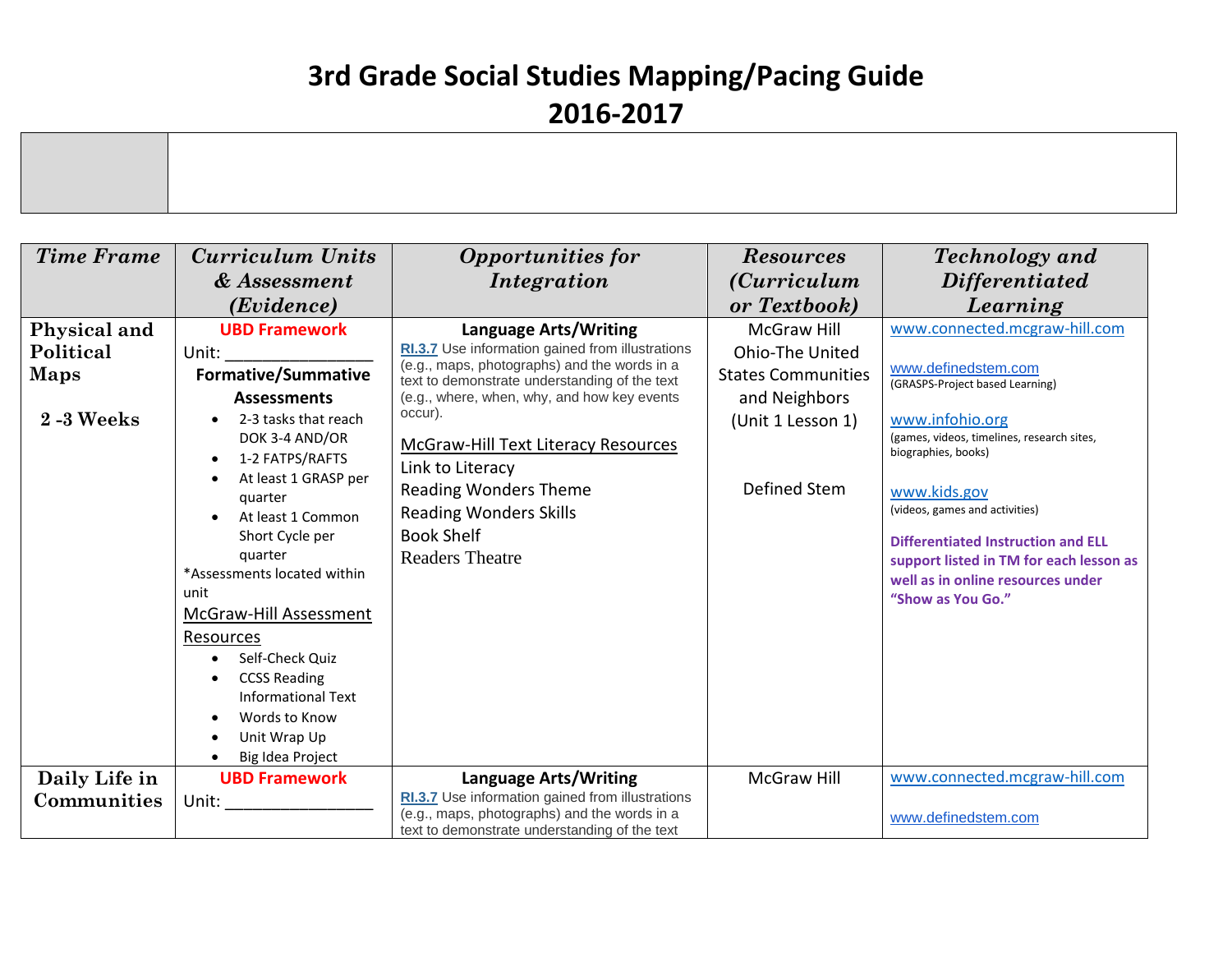| 2 Weeks                   | <b>Formative/Summative</b><br><b>Assessments</b><br>2-3 tasks that reach<br>DOK 3-4 AND/OR<br>1-2 FATPS/RAFTS<br>$\bullet$<br>At least 1 GRASP per<br>quarter<br>At least 1 Common<br>Short Cycle per<br>quarter<br>*Assessments located within<br>unit<br>McGraw-Hill Assessment<br>Resources<br>Self-Check Quiz<br>$\bullet$<br><b>CCSS Reading</b><br><b>Informational Text</b><br>Words to Know | (e.g., where, when, why, and how key events<br>occur).<br>RI.3.9 Compare and contrast the most<br>important points and key details presented in<br>two texts on the same topic.<br><b>McGraw-Hill Text Literacy Resources</b><br>Link to Literacy<br><b>Reading Wonders Theme</b><br><b>Reading Wonders Skills</b><br><b>Book Shelf</b><br><b>Readers Theatre</b> | Ohio-The United<br><b>States Communities</b><br>and Neighbors<br>(Unit 1 Lesson 2-5)<br>Defined Stem | (GRASPS-Project based Learning)<br>www.infohio.org<br>(games, videos, timelines, research sites,<br>biographies, books)<br>www.kids.gov<br>(videos, games and activities)<br><b>Differentiated Instruction and ELL</b><br>support listed in TM for each lesson as<br>well as in online resources under<br>"Show as You Go." |
|---------------------------|-----------------------------------------------------------------------------------------------------------------------------------------------------------------------------------------------------------------------------------------------------------------------------------------------------------------------------------------------------------------------------------------------------|-------------------------------------------------------------------------------------------------------------------------------------------------------------------------------------------------------------------------------------------------------------------------------------------------------------------------------------------------------------------|------------------------------------------------------------------------------------------------------|-----------------------------------------------------------------------------------------------------------------------------------------------------------------------------------------------------------------------------------------------------------------------------------------------------------------------------|
|                           | Unit Wrap Up<br>Big Idea Project                                                                                                                                                                                                                                                                                                                                                                    |                                                                                                                                                                                                                                                                                                                                                                   |                                                                                                      |                                                                                                                                                                                                                                                                                                                             |
| Primary                   | <b>UBD Framework</b>                                                                                                                                                                                                                                                                                                                                                                                | <b>Language Arts/Writing</b>                                                                                                                                                                                                                                                                                                                                      | <b>McGraw Hill</b>                                                                                   | www.connected.mcgraw-hill.com                                                                                                                                                                                                                                                                                               |
| <b>Sources</b><br>2 Weeks | Unit:<br><b>Formative/Summative</b><br><b>Assessments</b><br>2-3 tasks that reach<br>DOK 3-4 AND/OR<br>1-2 FATPS/RAFTS<br>At least 1 GRASP per<br>quarter<br>At least 1 Common<br>Short Cycle per<br>quarter<br>*Assessments located within<br>unit                                                                                                                                                 | RI.3.4 Determine the meaning of general<br>academic and domain-specific words and<br>phrases in a text relevant to a grade 3 topic or<br>subject area.<br><b>McGraw-Hill Text Literacy Resources</b><br>Link to Literacy<br><b>Reading Wonders Theme</b><br><b>Reading Wonders Skills</b><br><b>Book Shelf</b><br><b>Readers Theatre</b>                          | Ohio-The United<br><b>States Communities</b><br>and Neighbors<br>(Unit 1 Lesson 2-5)<br>Defined Stem | www.definedstem.com<br>(GRASPS-Project based Learning)<br>www.infohio.org<br>(games, videos, timelines, research sites,<br>biographies, books)<br>www.kids.gov<br>(videos, games and activities)<br>http://www.loc.gov/teachers/using<br>primarysources/guides.html<br>(Primary resources all subjects)                     |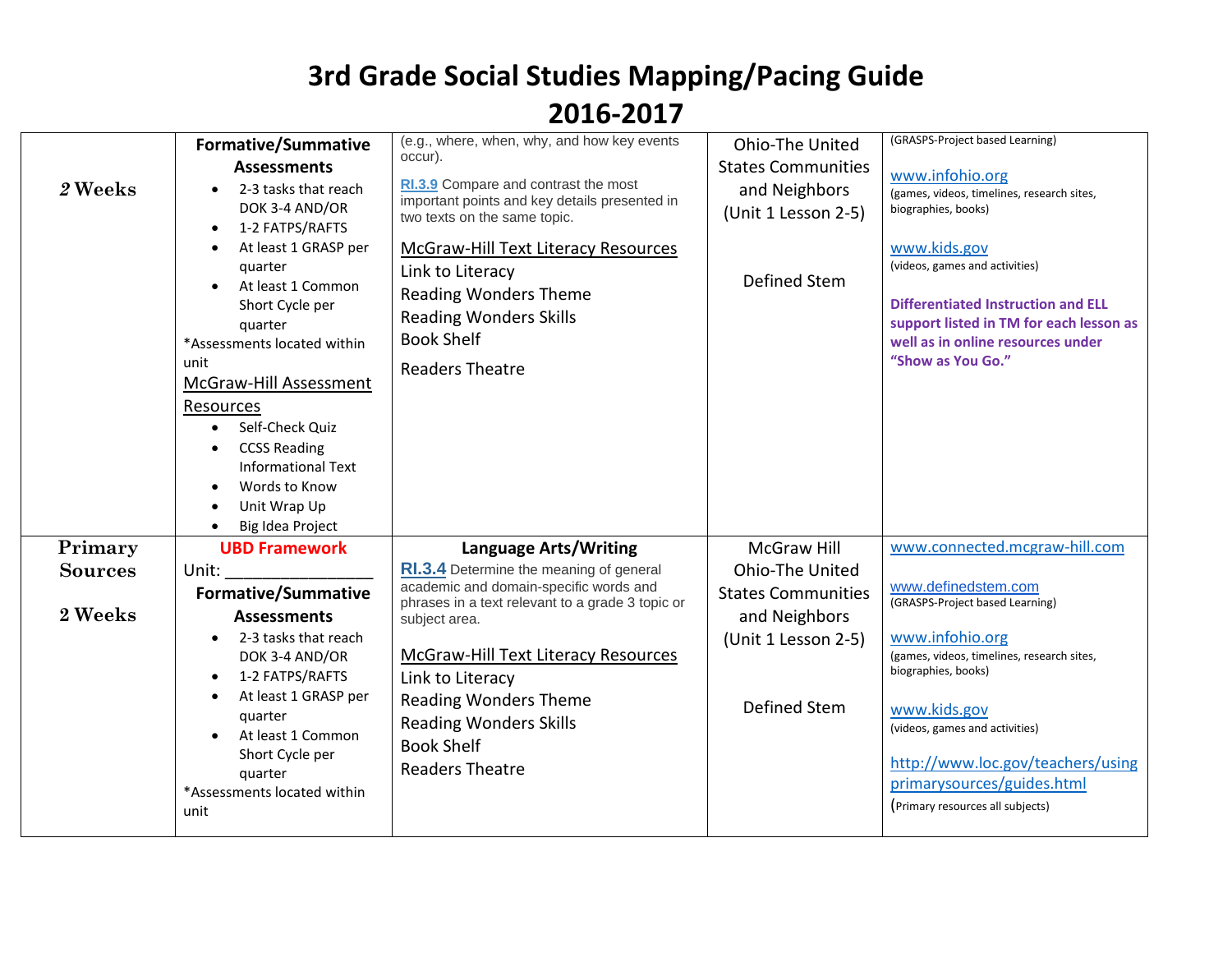|                  | McGraw-Hill Assessment<br>Resources<br>Self-Check Quiz<br><b>CCSS Reading</b><br><b>Informational Text</b><br>Words to Know<br>Unit Wrap Up<br>Big Idea Project |                                                                                                  |                           | <b>Differentiated Instruction and ELL</b><br>support listed in TM for each lesson as<br>well as in online resources under<br>"Show as You Go." |
|------------------|-----------------------------------------------------------------------------------------------------------------------------------------------------------------|--------------------------------------------------------------------------------------------------|---------------------------|------------------------------------------------------------------------------------------------------------------------------------------------|
| <b>Timelines</b> | <b>UBD Framework</b>                                                                                                                                            | <b>Language Arts/Writing</b>                                                                     | <b>McGraw Hill</b>        | www.connected.mcgraw-hill.com                                                                                                                  |
|                  | Unit:                                                                                                                                                           |                                                                                                  | <b>Ohio-The United</b>    |                                                                                                                                                |
| 2 Weeks          | <b>Formative/Summative</b>                                                                                                                                      | RI.3.7 Use information gained from illustrations<br>(e.g., maps, photographs) and the words in a | <b>States Communities</b> | http://timeline.thinkport.org                                                                                                                  |
|                  | <b>Assessments</b>                                                                                                                                              | text to demonstrate understanding of the text                                                    | and Neighbors             | (timelines, activities)                                                                                                                        |
|                  | 2-3 tasks that reach<br>$\bullet$                                                                                                                               | (e.g., where, when, why, and how key events<br>occur).                                           |                           | www.definedstem.com                                                                                                                            |
|                  | DOK 3-4 AND/OR<br>1-2 FATPS/RAFTS<br>$\bullet$                                                                                                                  |                                                                                                  | Leveled Reader:           | (GRASPS-Project based Learning)                                                                                                                |
|                  | At least 1 GRASP per                                                                                                                                            | McGraw-Hill Text Literacy Resources                                                              | Martin Luther King.       | www.infohio.org                                                                                                                                |
|                  | quarter                                                                                                                                                         | Link to Literacy                                                                                 | Jr: A Man With a          | (games, videos, timelines, research sites,                                                                                                     |
|                  | At least 1 Common                                                                                                                                               | <b>Reading Wonders Theme</b>                                                                     | Dream                     | biographies, books)                                                                                                                            |
|                  | Short Cycle per                                                                                                                                                 | <b>Reading Wonders Skills</b>                                                                    |                           |                                                                                                                                                |
|                  | quarter                                                                                                                                                         | <b>Book Shelf</b>                                                                                |                           | www.kids.gov                                                                                                                                   |
|                  | *Assessments located within<br>unit                                                                                                                             | <b>Readers Theatre</b>                                                                           | Defined Stem              | (videos, games and activities)                                                                                                                 |
|                  | McGraw-Hill Assessment                                                                                                                                          |                                                                                                  |                           | <b>Differentiated Instruction and ELL</b>                                                                                                      |
|                  | Resources                                                                                                                                                       |                                                                                                  |                           | support listed in TM for each lesson as                                                                                                        |
|                  | Self-Check Quiz                                                                                                                                                 |                                                                                                  |                           | well as in online resources under<br>"Show as You Go."                                                                                         |
|                  | <b>CCSS Reading</b>                                                                                                                                             |                                                                                                  |                           |                                                                                                                                                |
|                  | <b>Informational Text</b>                                                                                                                                       |                                                                                                  |                           |                                                                                                                                                |
|                  | Words to Know                                                                                                                                                   |                                                                                                  |                           |                                                                                                                                                |
|                  | Unit Wrap Up                                                                                                                                                    |                                                                                                  |                           |                                                                                                                                                |
|                  | Big Idea Project                                                                                                                                                |                                                                                                  |                           |                                                                                                                                                |

| Topics &  | <b>History</b>                      |
|-----------|-------------------------------------|
| Standards | Local communities change over time. |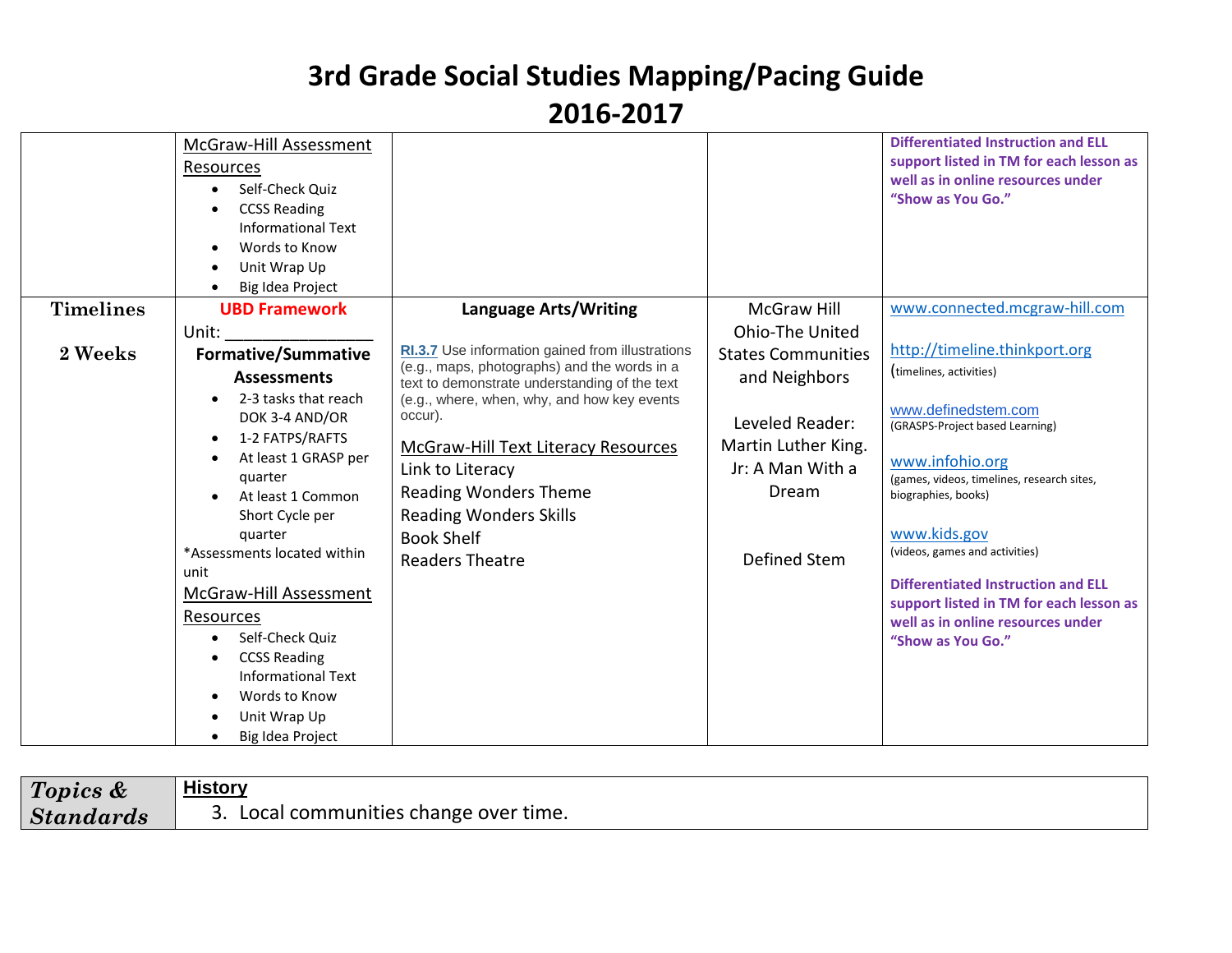| <b>Quarter 3</b><br>Local<br><b>Communities</b><br>Daily Life                                                                        | Geography<br>5. Daily life is influenced by the agriculture, industry and natural resources in different communities.<br>6. Evidence of human modification of the environment can be observed in the local community.<br>7. Systems of transportation and communication move people, products and ideas from place to place.<br>8. Communities may include diverse cultural groups.                                                                                                                                                                                                               |
|--------------------------------------------------------------------------------------------------------------------------------------|---------------------------------------------------------------------------------------------------------------------------------------------------------------------------------------------------------------------------------------------------------------------------------------------------------------------------------------------------------------------------------------------------------------------------------------------------------------------------------------------------------------------------------------------------------------------------------------------------|
| Agriculture<br>Industry<br><b>Natural</b><br><b>Resources</b><br>Human<br><b>Modification</b><br><b>Systems of</b><br>Transportation | <b>Government</b><br>10. Individuals make the community a better place by solving problems in a way that promotes the<br>common good.<br>11. Laws are rules which apply to all people in a community and describe ways people are expected to<br>behave. Laws promote order and security, provide public services and protect the rights of<br>individuals in the local community.<br>12. The structure of local governments may differ from one community to another.<br><b>Economics</b>                                                                                                        |
|                                                                                                                                      | Line graphs are used to show changes in data over time.<br>14.<br>Both positive and negative incentives affect people's choices and behaviors.<br>15.<br>Individuals must make decisions because of the scarcity of resources. Making a decision involves an<br>16.<br>opportunity cost, the value of the next best alternative given up when an economic choice is made.<br>A consumer is a person whose wants are satisfied by using goods and services. A producer makes<br>17.<br>goods and/or provides services.<br>A market is where buyers and sellers exchange goods and services.<br>18. |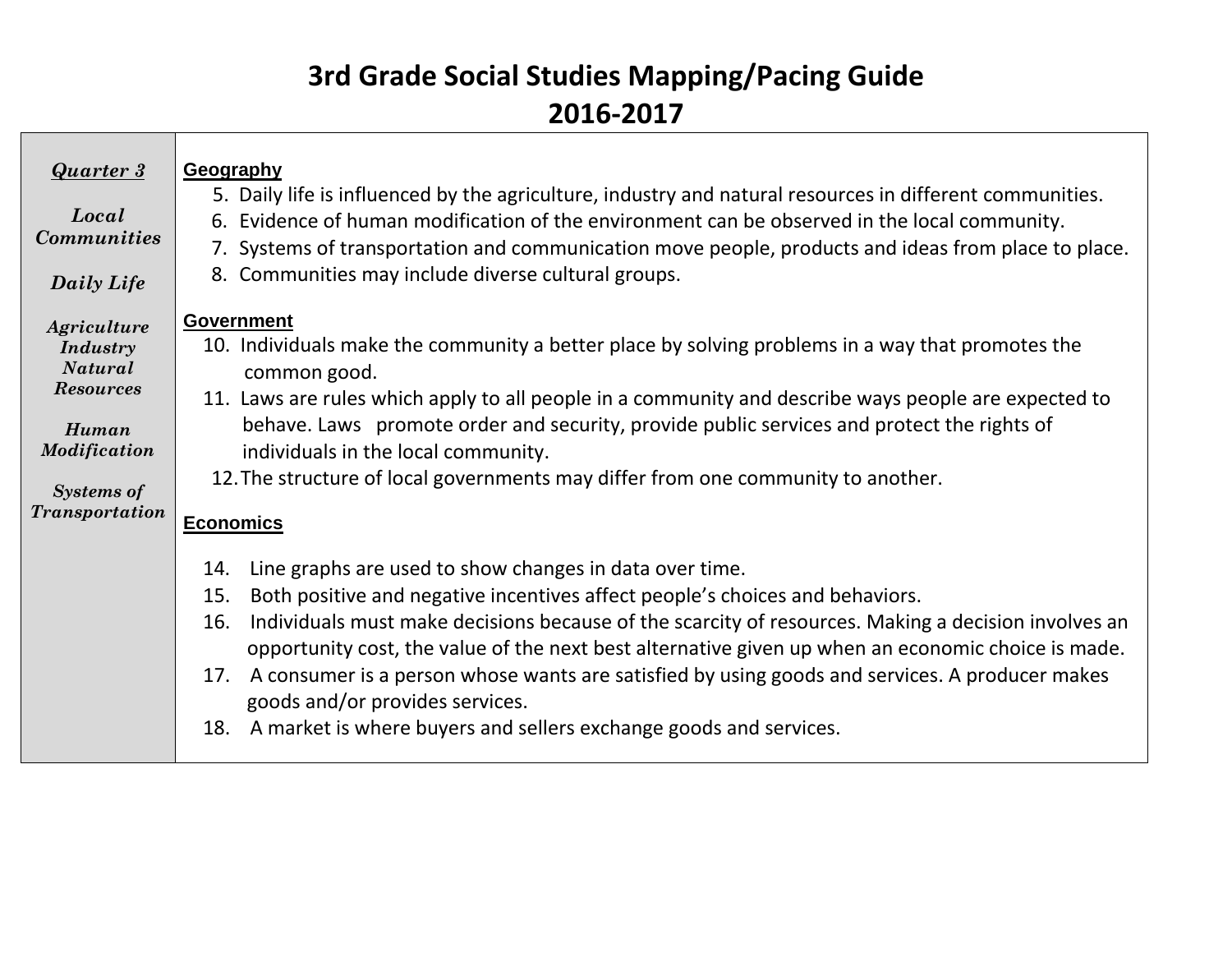| <b>Time Frame</b>  | <b>Curriculum Units</b>                          | <b>Opportunities for Integration</b>                                                                      | <b>Resources</b>     | Technology and                                                    |
|--------------------|--------------------------------------------------|-----------------------------------------------------------------------------------------------------------|----------------------|-------------------------------------------------------------------|
|                    | & Assessment                                     |                                                                                                           | <i>(Curriculum</i> ) | <i>Differentiated</i>                                             |
|                    | (Evidence)                                       |                                                                                                           | or Textbook)         | Learning                                                          |
| Local              | <b>UBD Framework</b>                             | <b>Language Arts/Writing</b>                                                                              | <b>McGraw Hill</b>   | www.connected.mcgraw-                                             |
| <b>Communities</b> | Unit:                                            |                                                                                                           | The United States    | hill.com                                                          |
|                    |                                                  | RI.3.8Describe the logical connection between particular                                                  | Communities and      |                                                                   |
| 2 Weeks            | <b>Formative/Summative</b>                       | sentences and paragraphs in a text (e.g., comparison,<br>cause/effect, first/second/third in a sequence). | <b>Neighbors</b>     |                                                                   |
|                    | <b>Assessments</b>                               |                                                                                                           | (Unit 2)             | www.definedstem.com<br>(GRASPS-Project based Learning)            |
|                    | 2-3 tasks that reach                             | <b>McGraw-Hill Text Literacy Resources</b>                                                                |                      |                                                                   |
|                    | DOK 3-4 AND/OR                                   | Link to Literacy                                                                                          |                      | www.infohio.org                                                   |
|                    | 1-2 FATPS/RAFTS                                  | <b>Reading Wonders Theme</b>                                                                              | <b>Defined Stem</b>  | (games, videos, timelines, research<br>sites, biographies, books) |
|                    | At least 1 GRASP per                             | <b>Reading Wonders Skills</b>                                                                             |                      |                                                                   |
|                    | quarter<br>At least 1 Common                     | <b>Book Shelf</b>                                                                                         |                      | www.kids.gov                                                      |
|                    | Short Cycle per                                  | <b>Readers Theatre</b>                                                                                    |                      | (videos, games and activities)                                    |
|                    | quarter                                          |                                                                                                           |                      | <b>Differentiated Instruction</b>                                 |
|                    | *Assessments located within                      |                                                                                                           |                      | and ELL support listed in TM                                      |
|                    | unit                                             |                                                                                                           |                      | for each lesson as well as in                                     |
|                    | McGraw-Hill                                      |                                                                                                           |                      | online resources under                                            |
|                    | <b>Assessment Resources</b>                      |                                                                                                           |                      | "Show as You Go."                                                 |
|                    | Self-Check Quiz                                  |                                                                                                           |                      |                                                                   |
|                    | <b>CCSS Reading</b><br><b>Informational Text</b> |                                                                                                           |                      |                                                                   |
|                    | Words to Know                                    |                                                                                                           |                      |                                                                   |
|                    | Unit Wrap Up                                     |                                                                                                           |                      |                                                                   |
|                    | Big Idea Project                                 |                                                                                                           |                      |                                                                   |
| Daily Life         | <b>UBD Framework</b>                             | <b>Language Arts/Writing</b>                                                                              | <b>McGraw Hill</b>   | www.connected.mcgraw-                                             |
| <i>Influences</i>  | Unit:                                            | RI.3.2 Determine the main idea of a text; recount the key                                                 | The United States    | hill.com                                                          |
|                    |                                                  | details and explain how they support the main idea.                                                       | Communities and      |                                                                   |
| 2 Weeks            | <b>Formative/Summative</b>                       | <b>McGraw-Hill Text Literacy Resources</b>                                                                | <b>Neighbors</b>     | http://timeline.thinkport.                                        |
|                    | <b>Assessments</b>                               | Link to Literacy                                                                                          | (Unit 2)             | <b>org</b> (timelines, activities)                                |
|                    | 2-3 tasks that reach                             | <b>Reading Wonders Theme</b>                                                                              |                      | www.definedstem.com                                               |
|                    | DOK 3-4 AND/OR                                   | <b>Reading Wonders Skills</b>                                                                             |                      | (GRASPS-Project based Learning)                                   |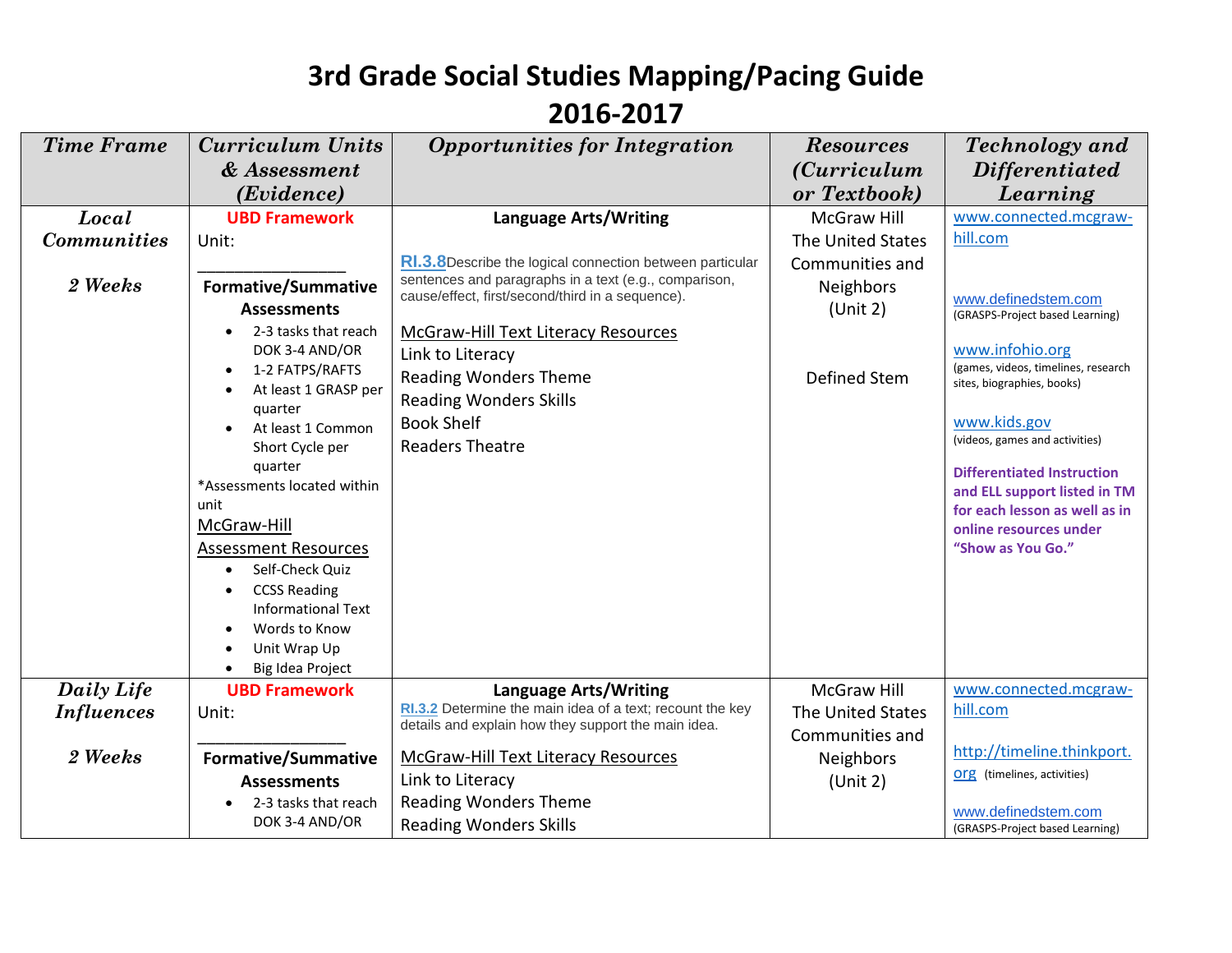|                                                | 1-2 FATPS/RAFTS<br>At least 1 GRASP per<br>quarter<br>At least 1 Common<br>Short Cycle per<br>quarter<br>*Assessments located within<br>unit<br>McGraw-Hill<br><b>Assessment Resources</b><br>Self-Check Quiz<br>$\bullet$<br><b>CCSS Reading</b><br><b>Informational Text</b><br>Words to Know<br>Unit Wrap Up<br>Big Idea Project | <b>Book Shelf</b><br><b>Readers Theatre</b>                                                                                                                                    | Defined Stem                                               | www.infohio.org<br>(games, videos, timelines, research<br>sites, biographies, books)<br>www.kids.gov<br>(videos, games and activities)<br><b>Differentiated Instruction</b><br>and ELL support listed in TM<br>for each lesson as well as in<br>online resources under<br>"Show as You Go."                                                                                   |
|------------------------------------------------|-------------------------------------------------------------------------------------------------------------------------------------------------------------------------------------------------------------------------------------------------------------------------------------------------------------------------------------|--------------------------------------------------------------------------------------------------------------------------------------------------------------------------------|------------------------------------------------------------|-------------------------------------------------------------------------------------------------------------------------------------------------------------------------------------------------------------------------------------------------------------------------------------------------------------------------------------------------------------------------------|
| Human<br><b>Modification of</b><br>Environment | <b>UBD Framework</b><br>Unit:                                                                                                                                                                                                                                                                                                       | <b>Language Arts/Writing</b><br>RI.2 Determine the main idea of a text; recount the key                                                                                        | <b>McGraw Hill</b><br>The United States<br>Communities and | www.connected.mcgra<br>w-hill.com                                                                                                                                                                                                                                                                                                                                             |
| 2 Weeks                                        | <b>Formative/Summative</b>                                                                                                                                                                                                                                                                                                          | details and explain how they support the main idea.                                                                                                                            | <b>Neighbors</b>                                           | http://teachinghistory.org                                                                                                                                                                                                                                                                                                                                                    |
|                                                | <b>Assessments</b><br>2-3 tasks that reach<br>DOK 3-4 AND/OR<br>1-2 FATPS/RAFTS<br>At least 1 GRASP per<br>quarter<br>At least 1 Common<br>Short Cycle per<br>quarter<br>*Assessments located within<br>unit<br>McGraw-Hill<br><b>Assessment Resources</b><br>Self-Check Quiz                                                       | <b>McGraw-Hill Text Literacy Resources</b><br>Link to Literacy<br><b>Reading Wonders Theme</b><br><b>Reading Wonders Skills</b><br><b>Book Shelf</b><br><b>Readers Theatre</b> | (Unit 2)<br>Defined Stem                                   | $\sqrt{ }$ (lesson plans, primary resources,<br>videos, activities)<br>www.definedstem.com<br>(GRASPS-Project based Learning)<br>www.infohio.org<br>(games, videos, timelines, research<br>sites, biographies, books)<br>www.kids.gov<br>(videos, games and activities)<br><b>Differentiated Instruction</b><br>and ELL support listed in TM<br>for each lesson as well as in |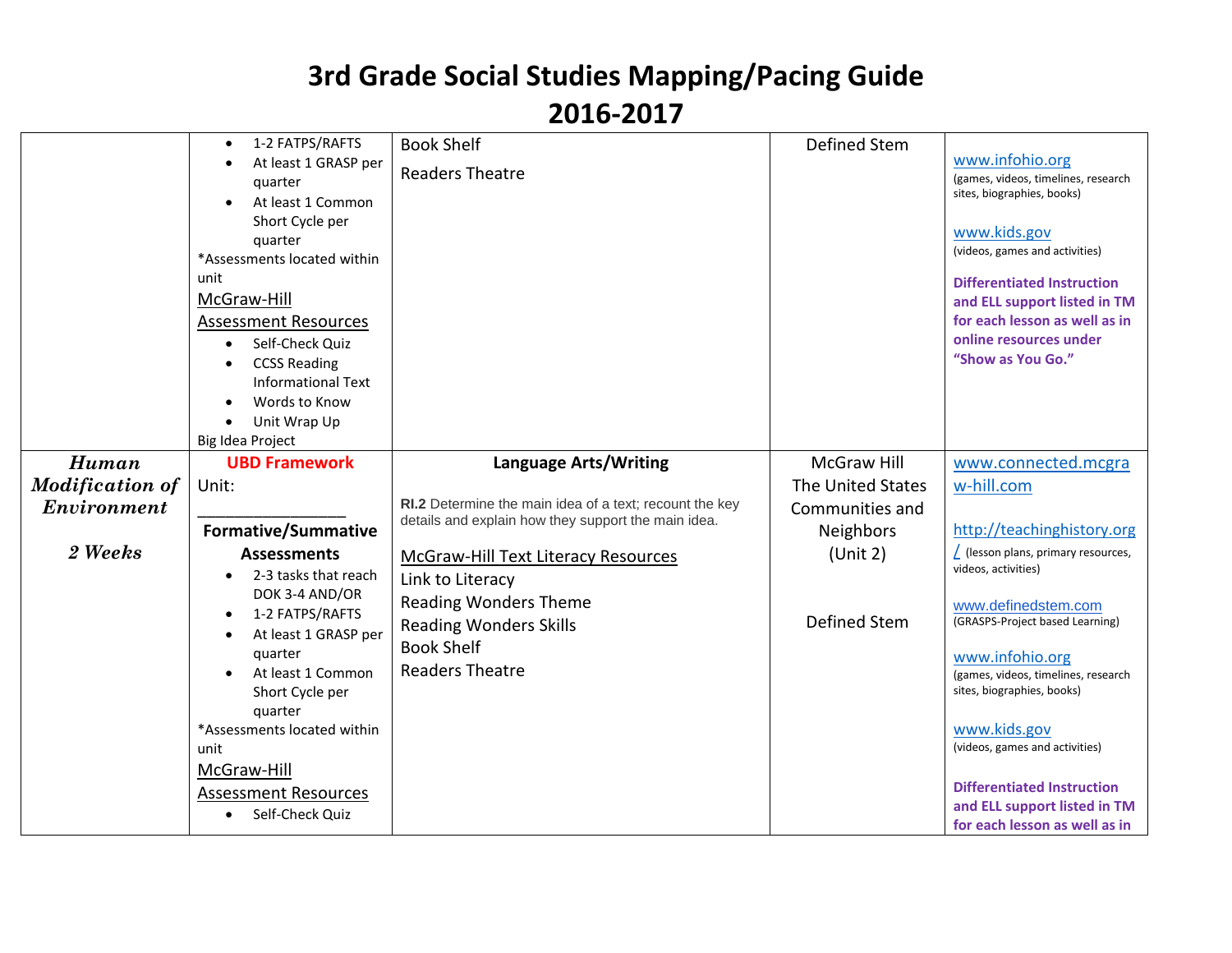|                       | <b>CCSS Reading</b><br><b>Informational Text</b><br>Words to Know<br>Unit Wrap Up<br>Big Idea Project |                                                                                                                |                                      | online resources under<br>"Show as You Go." |
|-----------------------|-------------------------------------------------------------------------------------------------------|----------------------------------------------------------------------------------------------------------------|--------------------------------------|---------------------------------------------|
| Systems of            | <b>UBD Framework</b>                                                                                  | <b>Language Arts/Writing</b>                                                                                   | <b>McGraw Hill</b>                   | www.connected.mcgra                         |
| <b>Transportation</b> | Unit:                                                                                                 | RI.2 Determine the main idea of a text; recount the key<br>details and explain how they support the main idea. | The United States<br>Communities and | w-hill.com                                  |
| 2 Weeks               | <b>Formative/Summative</b>                                                                            | <b>McGraw-Hill Text Literacy Resources</b>                                                                     | Neighbors                            | http://teachinghistory.org                  |
|                       | <b>Assessments</b>                                                                                    | Link to Literacy                                                                                               | (unit 2)                             | (lesson plans, primary resources,           |
|                       | 2-3 tasks that reach                                                                                  | <b>Reading Wonders Theme</b>                                                                                   |                                      | videos, activities)                         |
|                       | DOK 3-4 AND/OR<br>1-2 FATPS/RAFTS                                                                     | <b>Reading Wonders Skills</b>                                                                                  |                                      | www.definedstem.com                         |
|                       | At least 1 GRASP per                                                                                  | <b>Book Shelf</b>                                                                                              | Defined Stem                         | (GRASPS-Project based Learning)             |
|                       | quarter                                                                                               | <b>Readers Theatre</b>                                                                                         |                                      | www.infohio.org                             |
|                       | At least 1 Common                                                                                     |                                                                                                                |                                      | (games, videos, timelines, research         |
|                       | Short Cycle per<br>quarter                                                                            |                                                                                                                |                                      | sites, biographies, books)                  |
|                       | *Assessments located within                                                                           |                                                                                                                |                                      | www.kids.gov                                |
|                       | unit                                                                                                  |                                                                                                                |                                      | (videos, games and activities)              |
|                       | McGraw-Hill                                                                                           |                                                                                                                |                                      | <b>Differentiated Instruction</b>           |
|                       | <b>Assessment Resources</b>                                                                           |                                                                                                                |                                      | and ELL support listed in TM                |
|                       | Self-Check Quiz                                                                                       |                                                                                                                |                                      | for each lesson as well as in               |
|                       | <b>CCSS Reading</b><br><b>Informational Text</b>                                                      |                                                                                                                |                                      | online resources under<br>"Show as You Go." |
|                       | Words to Know                                                                                         |                                                                                                                |                                      |                                             |
|                       | Unit Wrap Up                                                                                          |                                                                                                                |                                      |                                             |
|                       | Big Idea Project                                                                                      |                                                                                                                |                                      |                                             |

| Topics &         | <b>History</b>                                                                                     |
|------------------|----------------------------------------------------------------------------------------------------|
| <b>Standards</b> | 1. Events in local history can be shown on timelines organized by years, decades and centuries.    |
|                  | 2. Primary sources, such as artifacts, maps and photographs, can be used to show change over time. |
| Quarter 4        | 3. Local communities change over time.                                                             |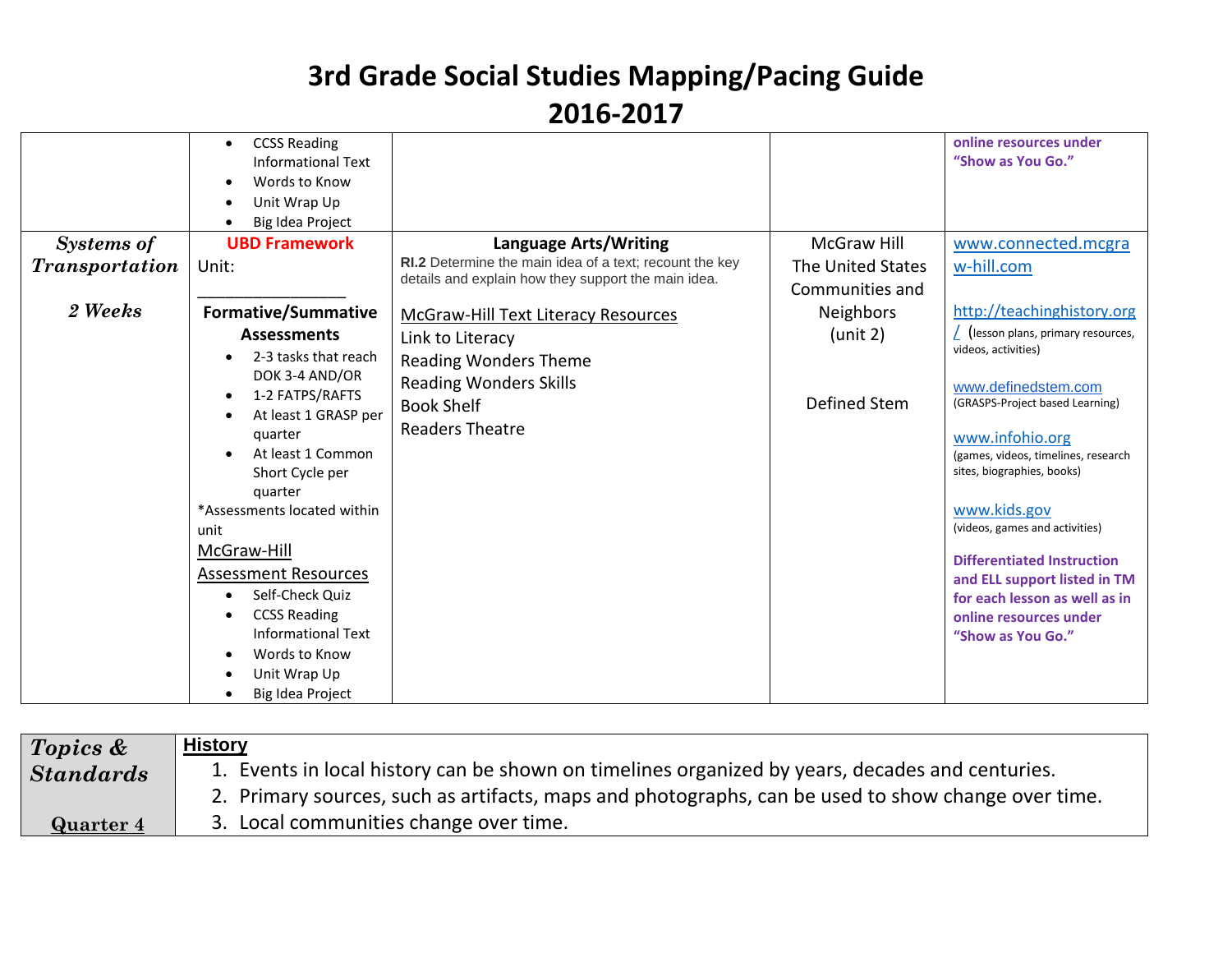| <b>Economics</b><br>Financial<br>Literacy | Geography<br>4. Physical and political maps have distinctive characteristics and purposes. Places can be located on a<br>map by using the title, key, alphanumeric grid and cardinal directions.<br>5. Daily life is influenced by the agriculture, industry and natural resources in different communities.                                                                                                                                                                                                                                                                                |
|-------------------------------------------|---------------------------------------------------------------------------------------------------------------------------------------------------------------------------------------------------------------------------------------------------------------------------------------------------------------------------------------------------------------------------------------------------------------------------------------------------------------------------------------------------------------------------------------------------------------------------------------------|
|                                           | <b>Government</b><br>Individuals make the community a better place by solving problems in a way that promotes the<br>10.<br>common good.                                                                                                                                                                                                                                                                                                                                                                                                                                                    |
|                                           | <b>Economics</b>                                                                                                                                                                                                                                                                                                                                                                                                                                                                                                                                                                            |
|                                           | Line graphs are used to show changes in data over time.<br>14.<br>Both positive and negative incentives affect people's choices and behaviors.<br>15.<br>Individuals must make decisions because of the scarcity of resources. Making a decision involves an<br>16.<br>opportunity cost, the value of the next best alternative given up when an economic choice is made.<br>17. A consumer is a person whose wants are satisfied by using goods and services. A producer makes<br>goods and/or provides services.<br>18. A market is where buyers and sellers exchange goods and services. |

| <b>Time Frame</b> | Curriculum Units     | <b>Opportunities for Integration</b> | <b>Resources</b>     | <b>Technology</b> and         |
|-------------------|----------------------|--------------------------------------|----------------------|-------------------------------|
|                   | & Assessment         |                                      | <i>(Curriculum</i> ) | <i>Differentiated</i>         |
|                   | ( <i>Evidence</i> )  |                                      | or Textbook)         | Learning                      |
| <b>Economics</b>  | <b>UBD Framework</b> | <b>Language Arts/Writing</b>         | McGraw Hill          | www.connected.mcgraw-hill.com |
|                   | Unit:                |                                      |                      |                               |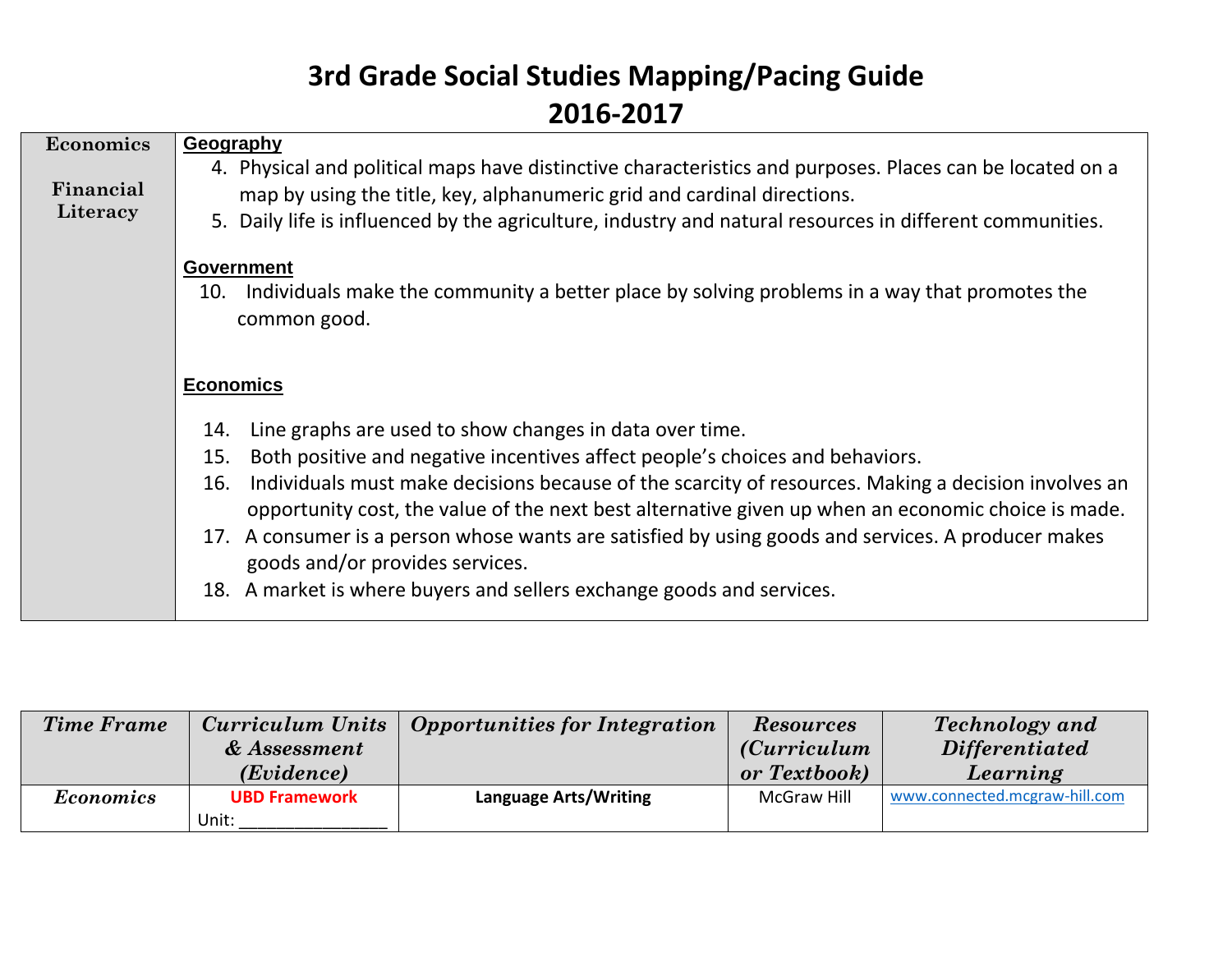| <b>Assessments</b><br><b>States</b><br>RI.3.4 Determine the meaning of general<br>Positive and<br>2-3 tasks that reach<br>academic and domain-specific words and phrases<br>Communities and<br>www.infohio.org<br>in a text relevant to a grade 3 topic or subject<br>DOK 3-4 AND/OR<br><b>Negative</b><br>Neighbors<br>area.<br>biographies, books)<br>1-2 FATPS/RAFTS<br>$\bullet$<br><i>Incentives</i><br>(Unit 3 Lesson 1-<br>At least 1 GRASP per<br>$\bullet$<br>RI.3.5 Use text features and search tools (e.g.,<br>2)<br>www.kids.gov<br>key words, sidebars, hyperlinks) to locate<br>quarter<br>2 Weeks<br>information relevant to a given topic efficiently.<br>(videos, games and activities)<br>At least 1 Common<br>Short Cycle per<br>quarter<br>Defined Stem<br><b>McGraw-Hill Text Literacy Resources</b><br>*Assessments located within<br>(Primary resources all subjects)<br>unit<br>Link to Literacy<br>McGraw-Hill Assessment<br><b>Reading Wonders Theme</b><br>Resources<br><b>Reading Wonders Skills</b><br>Self-Check Quiz<br>$\bullet$<br><b>Book Shelf</b><br><b>CCSS Reading</b><br>$\bullet$<br><b>Readers Theatre</b><br>"Show as You Go."<br><b>Informational Text</b><br>Words to Know<br>Unit Wrap Up<br>Big Idea Project<br><b>Economics</b><br><b>UBD Framework</b><br><b>McGraw Hill</b><br><b>Language Arts/Writing</b><br>www.connected.mcgraw-<br>RI.3.4 Determine the meaning of general<br>The United<br>hill.com<br>Unit:<br>academic and domain-specific words and phrases<br>Scarcity of<br><b>Formative/Summative</b><br><b>States</b><br>in a text relevant to a grade 3 topic or subject<br><b>Resources</b><br>http://bizkids.com/clip/supply-<br>Communities and<br><b>Assessments</b><br>area.<br>Neighbors<br>and-demand<br>2-3 tasks that reach<br>$\bullet$<br>RI.3.5 Use text features and search tools (e.g.,<br>DOK 3-4 AND/OR<br>key words, sidebars, hyperlinks) to locate<br>(Unit 3 Lesson 3)<br>information relevant to a given topic efficiently.<br>1-2 FATPS/RAFTS<br>activities)<br>At least 1 GRASP per<br>$\bullet$<br>2 Weeks<br>www.definedstem.com<br>quarter | Line graphs | <b>Formative/Summative</b> | <b>Common Core State Standards</b> | The United | www.definedstem.com                                                                                                                                                                                                                                                           |
|--------------------------------------------------------------------------------------------------------------------------------------------------------------------------------------------------------------------------------------------------------------------------------------------------------------------------------------------------------------------------------------------------------------------------------------------------------------------------------------------------------------------------------------------------------------------------------------------------------------------------------------------------------------------------------------------------------------------------------------------------------------------------------------------------------------------------------------------------------------------------------------------------------------------------------------------------------------------------------------------------------------------------------------------------------------------------------------------------------------------------------------------------------------------------------------------------------------------------------------------------------------------------------------------------------------------------------------------------------------------------------------------------------------------------------------------------------------------------------------------------------------------------------------------------------------------------------------------------------------------------------------------------------------------------------------------------------------------------------------------------------------------------------------------------------------------------------------------------------------------------------------------------------------------------------------------------------------------------------------------------------------------------------------------------------------------------------------------------------------------------------------|-------------|----------------------------|------------------------------------|------------|-------------------------------------------------------------------------------------------------------------------------------------------------------------------------------------------------------------------------------------------------------------------------------|
|                                                                                                                                                                                                                                                                                                                                                                                                                                                                                                                                                                                                                                                                                                                                                                                                                                                                                                                                                                                                                                                                                                                                                                                                                                                                                                                                                                                                                                                                                                                                                                                                                                                                                                                                                                                                                                                                                                                                                                                                                                                                                                                                      |             |                            |                                    |            | (GRASPS-Project based Learning)<br>(games, videos, timelines, research sites,<br>http://www.loc.gov/teachers/using<br>primarysources/guides.html<br><b>Differentiated Instruction and ELL</b><br>support listed in TM for each lesson as<br>well as in online resources under |
|                                                                                                                                                                                                                                                                                                                                                                                                                                                                                                                                                                                                                                                                                                                                                                                                                                                                                                                                                                                                                                                                                                                                                                                                                                                                                                                                                                                                                                                                                                                                                                                                                                                                                                                                                                                                                                                                                                                                                                                                                                                                                                                                      |             |                            |                                    |            |                                                                                                                                                                                                                                                                               |
|                                                                                                                                                                                                                                                                                                                                                                                                                                                                                                                                                                                                                                                                                                                                                                                                                                                                                                                                                                                                                                                                                                                                                                                                                                                                                                                                                                                                                                                                                                                                                                                                                                                                                                                                                                                                                                                                                                                                                                                                                                                                                                                                      |             |                            |                                    |            |                                                                                                                                                                                                                                                                               |
|                                                                                                                                                                                                                                                                                                                                                                                                                                                                                                                                                                                                                                                                                                                                                                                                                                                                                                                                                                                                                                                                                                                                                                                                                                                                                                                                                                                                                                                                                                                                                                                                                                                                                                                                                                                                                                                                                                                                                                                                                                                                                                                                      |             |                            |                                    |            |                                                                                                                                                                                                                                                                               |
|                                                                                                                                                                                                                                                                                                                                                                                                                                                                                                                                                                                                                                                                                                                                                                                                                                                                                                                                                                                                                                                                                                                                                                                                                                                                                                                                                                                                                                                                                                                                                                                                                                                                                                                                                                                                                                                                                                                                                                                                                                                                                                                                      |             |                            |                                    |            |                                                                                                                                                                                                                                                                               |
|                                                                                                                                                                                                                                                                                                                                                                                                                                                                                                                                                                                                                                                                                                                                                                                                                                                                                                                                                                                                                                                                                                                                                                                                                                                                                                                                                                                                                                                                                                                                                                                                                                                                                                                                                                                                                                                                                                                                                                                                                                                                                                                                      |             |                            |                                    |            |                                                                                                                                                                                                                                                                               |
|                                                                                                                                                                                                                                                                                                                                                                                                                                                                                                                                                                                                                                                                                                                                                                                                                                                                                                                                                                                                                                                                                                                                                                                                                                                                                                                                                                                                                                                                                                                                                                                                                                                                                                                                                                                                                                                                                                                                                                                                                                                                                                                                      |             |                            |                                    |            |                                                                                                                                                                                                                                                                               |
|                                                                                                                                                                                                                                                                                                                                                                                                                                                                                                                                                                                                                                                                                                                                                                                                                                                                                                                                                                                                                                                                                                                                                                                                                                                                                                                                                                                                                                                                                                                                                                                                                                                                                                                                                                                                                                                                                                                                                                                                                                                                                                                                      |             |                            |                                    |            |                                                                                                                                                                                                                                                                               |
|                                                                                                                                                                                                                                                                                                                                                                                                                                                                                                                                                                                                                                                                                                                                                                                                                                                                                                                                                                                                                                                                                                                                                                                                                                                                                                                                                                                                                                                                                                                                                                                                                                                                                                                                                                                                                                                                                                                                                                                                                                                                                                                                      |             |                            |                                    |            | (lesson plans, games, videos, economics                                                                                                                                                                                                                                       |
| <b>McGraw-Hill Text Literacy Resources</b><br>At least 1 Common<br><b>Defined Stem</b><br>Short Cycle per<br>Link to Literacy<br>www.infohio.org<br>quarter<br><b>Reading Wonders Theme</b><br>*Assessments located within<br>biographies, books)<br><b>Reading Wonders Skills</b><br>unit<br><b>Book Shelf</b>                                                                                                                                                                                                                                                                                                                                                                                                                                                                                                                                                                                                                                                                                                                                                                                                                                                                                                                                                                                                                                                                                                                                                                                                                                                                                                                                                                                                                                                                                                                                                                                                                                                                                                                                                                                                                      |             |                            |                                    |            | (GRASPS-Project based Learning)<br>(games, videos, timelines, research sites,                                                                                                                                                                                                 |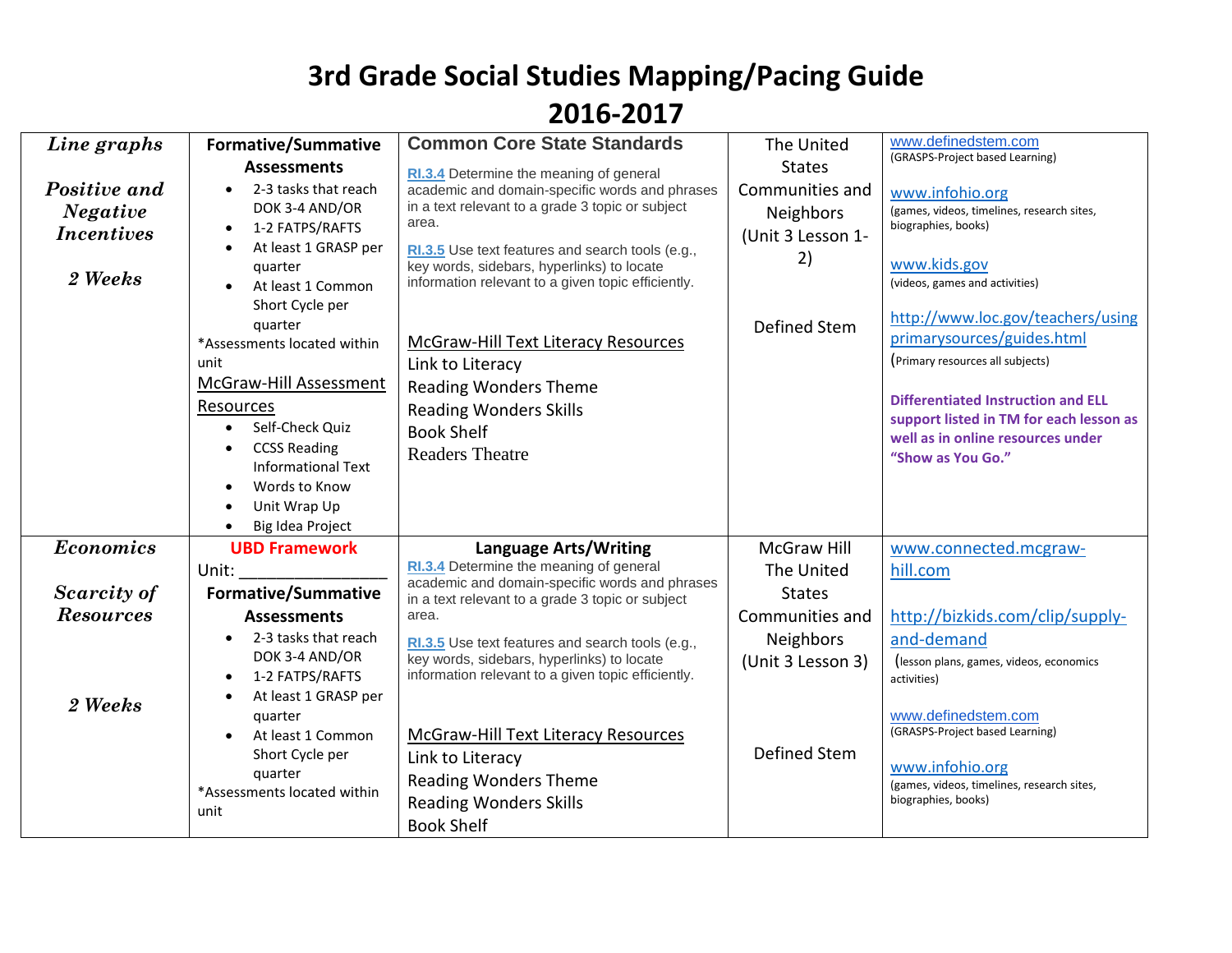|                      | McGraw-Hill Assessment<br>Resources<br>Self-Check Quiz<br>$\bullet$<br><b>CCSS Reading</b><br>$\bullet$<br><b>Informational Text</b><br>Words to Know<br>Unit Wrap Up<br>Big Idea Project<br>$\bullet$                                                                                                                                                 | <b>Readers Theatre</b>                                                                                                                                                                                                                                                                                                          |                                                        | www.kids.gov<br>(videos, games and activities)<br><b>Differentiated Instruction and ELL</b><br>support listed in TM for each lesson as<br>well as in online resources under<br>"Show as You Go."                                                                                                                                                                                                                                          |
|----------------------|--------------------------------------------------------------------------------------------------------------------------------------------------------------------------------------------------------------------------------------------------------------------------------------------------------------------------------------------------------|---------------------------------------------------------------------------------------------------------------------------------------------------------------------------------------------------------------------------------------------------------------------------------------------------------------------------------|--------------------------------------------------------|-------------------------------------------------------------------------------------------------------------------------------------------------------------------------------------------------------------------------------------------------------------------------------------------------------------------------------------------------------------------------------------------------------------------------------------------|
| Economic             | <b>UBD Framework</b>                                                                                                                                                                                                                                                                                                                                   | Language Arts/Writing                                                                                                                                                                                                                                                                                                           | <b>McGraw Hill</b>                                     | www.connected.mcgraw-hill.com                                                                                                                                                                                                                                                                                                                                                                                                             |
| <b>Decisions</b>     | Unit:<br><b>Formative/Summative</b>                                                                                                                                                                                                                                                                                                                    | RI.3.3 Describe the relationship between a series<br>of historical events, scientific ideas or concepts, or                                                                                                                                                                                                                     | The United                                             | www.definedstem.com                                                                                                                                                                                                                                                                                                                                                                                                                       |
| <b>Consumers and</b> | <b>Assessments</b>                                                                                                                                                                                                                                                                                                                                     | steps in technical procedures in a text, using<br>language that pertains to time, sequence, and                                                                                                                                                                                                                                 | <b>States</b><br>Communities and                       | (GRASPS-Project based Learning)                                                                                                                                                                                                                                                                                                                                                                                                           |
| <b>Producers</b>     | 2-3 tasks that reach                                                                                                                                                                                                                                                                                                                                   | cause/effect.                                                                                                                                                                                                                                                                                                                   | Neighbors                                              | www.infohio.org                                                                                                                                                                                                                                                                                                                                                                                                                           |
|                      | DOK 3-4 AND/OR                                                                                                                                                                                                                                                                                                                                         | RI.3.7 Use information gained from illustrations                                                                                                                                                                                                                                                                                | (Unit 3 Lesson 3-                                      | (games, videos, timelines, research sites,                                                                                                                                                                                                                                                                                                                                                                                                |
| 2 Weeks              | 1-2 FATPS/RAFTS<br>$\bullet$<br>At least 1 GRASP per<br>quarter<br>At least 1 Common<br>Short Cycle per<br>quarter<br>*Assessments located within<br>unit<br>McGraw-Hill Assessment<br>Resources<br>Self-Check Quiz<br>$\bullet$<br><b>CCSS Reading</b><br>$\bullet$<br><b>Informational Text</b><br>Words to Know<br>Unit Wrap Up<br>Big Idea Project | (e.g., maps, photographs) and the words in a text<br>to demonstrate understanding of the text (e.g.,<br>where, when, why, and how key events occur).<br>McGraw-Hill Text Literacy Resources<br>Link to Literacy<br><b>Reading Wonders Theme</b><br><b>Reading Wonders Skills</b><br><b>Book Shelf</b><br><b>Readers Theatre</b> | 4)<br>Defined Stem<br>"Oklahoma Farm<br>Bureau Leader" | biographies, books)<br>www.kids.gov<br>(videos, games and activities)<br>http://www.loc.gov/teachers/using<br>primarysources/guides.html<br>(Primary resources all subjects)<br>http://bizkids.com/clip/supply-<br>and-demand<br>(lesson plans, games, videos, economics<br>activities)<br><b>Differentiated Instruction and ELL</b><br>support listed in TM for each lesson as<br>well as in online resources under<br>"Show as You Go." |
| <b>Economics</b>     | <b>UBD Framework</b>                                                                                                                                                                                                                                                                                                                                   | <b>Language Arts/Writing</b>                                                                                                                                                                                                                                                                                                    | McGraw Hill                                            | www.connected.mcgraw-hill.com                                                                                                                                                                                                                                                                                                                                                                                                             |
|                      | Unit:                                                                                                                                                                                                                                                                                                                                                  | RI.3.8 Describe the logical connection between<br>particular sentences and paragraphs in a text                                                                                                                                                                                                                                 |                                                        | www.definedstem.com                                                                                                                                                                                                                                                                                                                                                                                                                       |